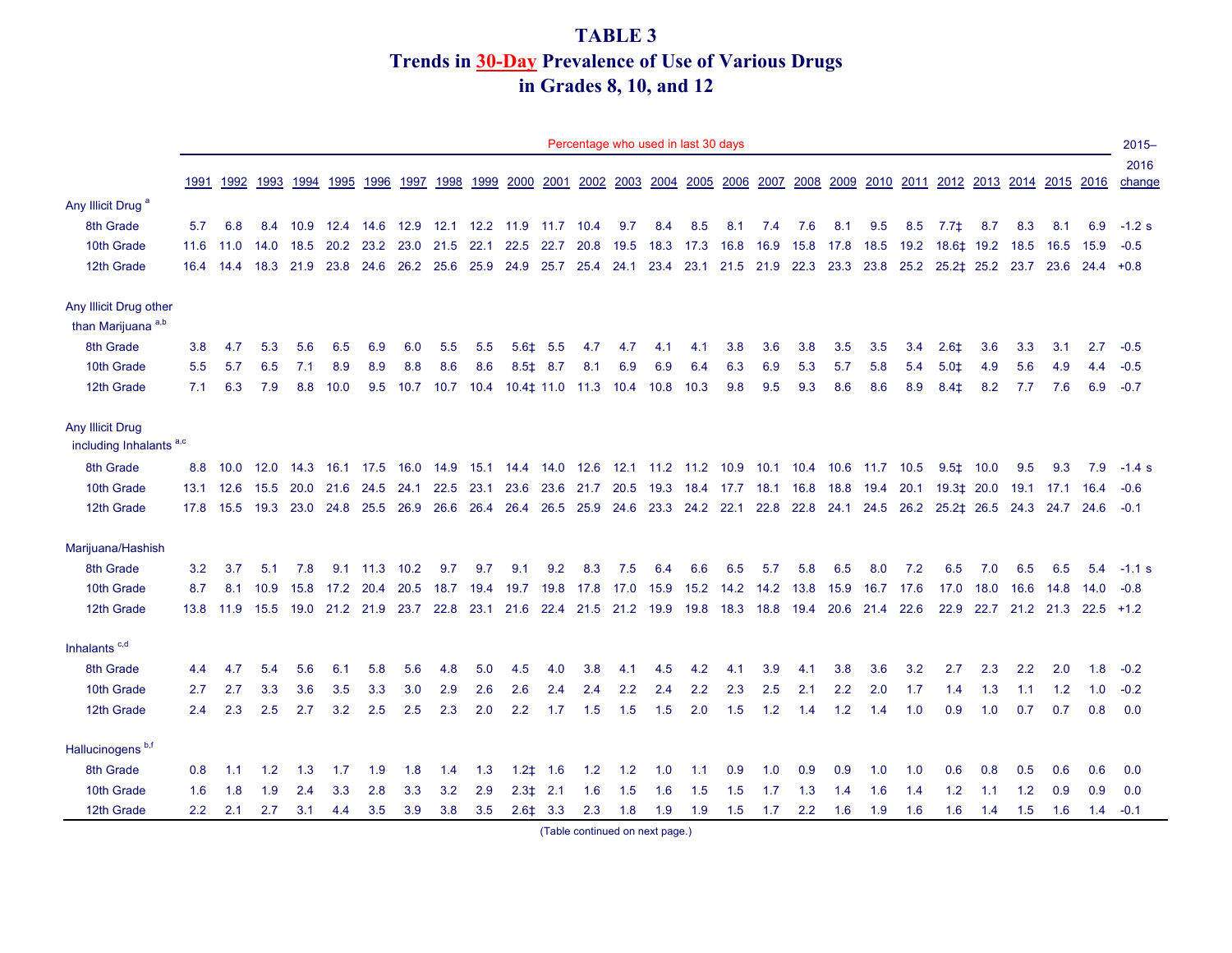# **TABLE 3 (cont.) Trends in 30-Day Prevalence of Use of Various Drugs in Grades 8, 10, and 12**

|                                              |      |      |      |      |      |      |      |      |       |              |      | Percentage who used in last 30 days |     |     |     |                               |     |      |      |      |     |     |     |     |                               |     | $2015 -$       |
|----------------------------------------------|------|------|------|------|------|------|------|------|-------|--------------|------|-------------------------------------|-----|-----|-----|-------------------------------|-----|------|------|------|-----|-----|-----|-----|-------------------------------|-----|----------------|
|                                              | 1991 | 1992 | 1993 | 1994 | 1995 | 1996 | 1997 | 1998 | 1999  | 2000         | 2001 |                                     |     |     |     | 2002 2003 2004 2005 2006 2007 |     | 2008 | 2009 | 2010 |     |     |     |     | 2011 2012 2013 2014 2015 2016 |     | 2016<br>change |
| LSD <sup>b</sup>                             |      |      |      |      |      |      |      |      |       |              |      |                                     |     |     |     |                               |     |      |      |      |     |     |     |     |                               |     |                |
| 8th Grade                                    | 0.6  | 0.9  | 1.0  | 1.1  | 1.4  | 1.5  | 1.5  | 1.1  | 1.1   | 1.0          | 1.0  | 0.7                                 | 0.6 | 0.5 | 0.5 | 0.4                           | 0.5 | 0.5  | 0.5  | 0.6  | 0.5 | 0.3 | 0.5 | 0.3 | 0.4                           | 0.4 | 0.0            |
| 10th Grade                                   | 1.5  | 1.6  | 1.6  | 2.0  | 3.0  | 2.4  | 2.8  | 2.7  | 2.3   | 1.6          | 1.5  | 0.7                                 | 0.6 | 0.6 | 0.6 | 0.7                           | 0.7 | 0.7  | 0.5  | 0.7  | 0.7 | 0.5 | 0.6 | 0.6 | 0.6                           | 0.7 | $+0.1$         |
| 12th Grade                                   | 1.9  | 2.0  | 2.4  | 2.6  | 4.0  | 2.5  | 3.1  | 3.2  | 2.7   | 1.6          | 2.3  | 0.7                                 | 0.6 | 0.7 | 0.7 | 0.6                           | 0.6 | 1.1  | 0.5  | 0.8  | 0.8 | 0.8 | 0.8 | 1.0 | 1.1                           | 1.0 | $-0.1$         |
| Hallucinogens<br>other than LSD <sup>b</sup> |      |      |      |      |      |      |      |      |       |              |      |                                     |     |     |     |                               |     |      |      |      |     |     |     |     |                               |     |                |
| 8th Grade                                    | 0.3  | 0.4  | 0.5  | 0.7  | 0.8  | 0.9  | 0.7  | 0.7  | 0.6   | 0.61         | 1.1  | 1.0                                 | 1.0 | 0.8 | 0.9 | 0.7                           | 0.7 | 0.7  | 0.7  | 0.8  | 0.7 | 0.5 | 0.5 | 0.4 | 0.3                           | 0.3 | 0.0            |
| 10th Grade                                   | 0.4  | 0.5  | 0.7  | 1.0  | 1.0  | 1.0  | 1.2  | 1.4  | $1.2$ | $1.2+$       | 1.4  | 1.4                                 | 1.2 | 1.4 | 1.3 | 1.3                           | 1.4 | 1.0  | 1.1  | 1.2  | 1.1 | 0.9 | 0.8 | 0.8 | 0.6                           | 0.5 | 0.0            |
| 12th Grade                                   | 0.7  | 0.5  | 0.8  | 1.2  | 1.3  | 1.6  | 1.7  | 1.6  | 1.6   | $1.7\pm 1.9$ |      | 2.0                                 | 1.5 | 1.7 | 1.6 | 1.3                           | 1.4 | 1.6  | 1.4  | 1.5  | 1.2 | 1.3 | 1.0 | 1.0 | 0.9                           | 0.7 | $-0.2$         |
| Ecstasy (MDMA) <sup>9</sup>                  |      |      |      |      |      |      |      |      |       |              |      |                                     |     |     |     |                               |     |      |      |      |     |     |     |     |                               |     |                |
| 8th Grade, original                          |      |      |      |      |      | 1.0  | 1.0  | 0.9  | 0.8   | 1.4          | 1.8  | 1.4                                 | 0.7 | 0.8 | 0.6 | 0.7                           | 0.6 | 0.8  | 0.6  | 1.1  | 0.6 | 0.5 | 0.5 | 0.4 |                               |     |                |
| <b>Revised</b>                               |      |      |      |      |      |      |      |      |       |              |      |                                     |     |     |     |                               |     |      |      |      |     |     |     | 0.7 | 0.5                           | 0.3 | $-0.2$         |
| 10th Grade, original                         |      |      |      |      |      | 1.8  | 1.3  | 1.3  | 1.8   | 2.6          | 2.6  | 1.8                                 | 1.1 | 0.8 | 1.0 | 1.2                           | 1.2 | 1.1  | 1.3  | 1.9  | 1.6 | 1.0 | 1.2 | 0.8 |                               |     |                |
| <b>Revised</b>                               |      |      |      |      |      |      |      |      |       |              |      |                                     |     |     |     |                               |     |      |      |      |     |     |     | 1.1 | 0.9                           | 0.5 | $-0.4$ sss     |
| 12th Grade, original                         |      |      |      |      |      | 2.0  | 1.6  | 1.5  | 2.5   | 3.6          | 2.8  | 2.4                                 | 1.3 | 1.2 | 1.0 | 1.3                           | 1.6 | 1.8  | 1.8  | 1.4  | 2.3 | 0.9 | 1.5 | 1.4 |                               |     |                |
| <b>Revised</b>                               |      |      |      |      |      |      |      |      |       |              |      |                                     |     |     |     |                               |     |      |      |      |     |     |     | 1.5 | 1.1                           | 0.9 | $-0.2$         |
| Cocaine                                      |      |      |      |      |      |      |      |      |       |              |      |                                     |     |     |     |                               |     |      |      |      |     |     |     |     |                               |     |                |
| 8th Grade                                    | 0.5  | 0.7  | 0.7  | 1.0  | 1.2  | 1.3  | 1.1  | 1.4  | 1.3   | 1.2          | 1.2  | 1.1                                 | 0.9 | 0.9 | 1.0 | 1.0                           | 0.9 | 0.8  | 0.8  | 0.6  | 0.8 | 0.5 | 0.5 | 0.5 | 0.5                           | 0.3 | $-0.1$         |
| 10th Grade                                   | 0.7  | 0.7  | 0.9  | 1.2  | 1.7  | 1.7  | 2.0  | 2.1  | 1.8   | 1.8          | 1.3  | 1.6                                 | 1.3 | 1.7 | 1.5 | 1.5                           | 1.3 | 1.2  | 0.9  | 0.9  | 0.7 | 0.8 | 0.8 | 0.6 | 0.8                           | 0.4 | $-0.4$ ss      |
| 12th Grade                                   | 1.4  | 1.3  | 1.3  | 1.5  | 1.8  | 2.0  | 2.3  | 2.4  | 2.6   | 2.1          | 2.1  | 2.3                                 | 2.1 | 2.3 | 2.3 | 2.5                           | 2.0 | 1.9  | 1.3  | 1.3  | 1.1 | 1.1 | 1.1 | 1.0 | 1.1                           | 0.9 | $-0.3$         |
| Crack                                        |      |      |      |      |      |      |      |      |       |              |      |                                     |     |     |     |                               |     |      |      |      |     |     |     |     |                               |     |                |
| 8th Grade                                    | 0.3  | 0.5  | 0.4  | 0.7  | 0.7  | 0.8  | 0.7  | 0.9  | 0.8   | 0.8          | 0.8  | 0.8                                 | 0.7 | 0.6 | 0.6 | 0.6                           | 0.6 | 0.5  | 0.5  | 0.4  | 0.5 | 0.3 | 0.3 | 0.3 | 0.3                           | 0.2 | $-0.1$         |
| 10th Grade                                   | 0.3  | 0.4  | 0.5  | 0.6  | 0.9  | 0.8  | 0.9  | 1.1  | 0.8   | 0.9          | 0.7  | 1.0                                 | 0.7 | 0.8 | 0.7 | 0.7                           | 0.5 | 0.5  | 0.4  | 0.5  | 0.4 | 0.4 | 0.4 | 0.3 | 0.3                           | 0.2 | $-0.1$         |
| 12th Grade                                   | 0.7  | 0.6  | 0.7  | 0.8  | 1.0  | 1.0  | 0.9  | 1.0  | 1.1   | 1.0          | 1.1  | 1.2                                 | 0.9 | 1.0 | 1.0 | 0.9                           | 0.9 | 0.8  | 0.6  | 0.7  | 0.5 | 0.6 | 0.6 | 0.7 | 0.6                           | 0.5 | 0.0            |
| Other Cocaine <sup>h</sup>                   |      |      |      |      |      |      |      |      |       |              |      |                                     |     |     |     |                               |     |      |      |      |     |     |     |     |                               |     |                |
| 8th Grade                                    | 0.5  | 0.5  | 0.6  | 0.9  | 1.0  | 1.0  | 0.8  | 1.0  | 1.1   | 0.9          | 0.9  | 0.8                                 | 0.7 | 0.7 | 0.7 | 0.7                           | 0.6 | 0.6  | 0.7  | 0.5  | 0.6 | 0.3 | 0.3 | 0.4 | 0.4                           | 0.3 | $-0.1$         |
| 10th Grade                                   | 0.6  | 0.6  | 0.7  | 1.0  | 1.4  | 1.3  | 1.6  | 1.8  | 1.6   | 1.6          | 1.2  | 1.3                                 | 1.1 | 1.5 | 1.3 | 1.3                           | 1.1 | 1.0  | 0.8  | 0.7  | 0.6 | 0.7 | 0.7 | 0.5 | 0.7                           | 0.3 | $-0.4$ ss      |
| 12th Grade                                   | 1.2  | 1.0  | 1.2  | 1.3  | 1.3  | 1.6  | 2.0  | 2.0  | 2.5   | 1.7          | 1.8  | 1.9                                 | 1.8 | 2.2 | 2.0 | 2.4                           | 1.7 | 1.7  | 1.1  | 1.1  | 1.0 | 1.0 | 0.9 | 0.9 | 1.1                           | 0.6 | $-0.5$ ss      |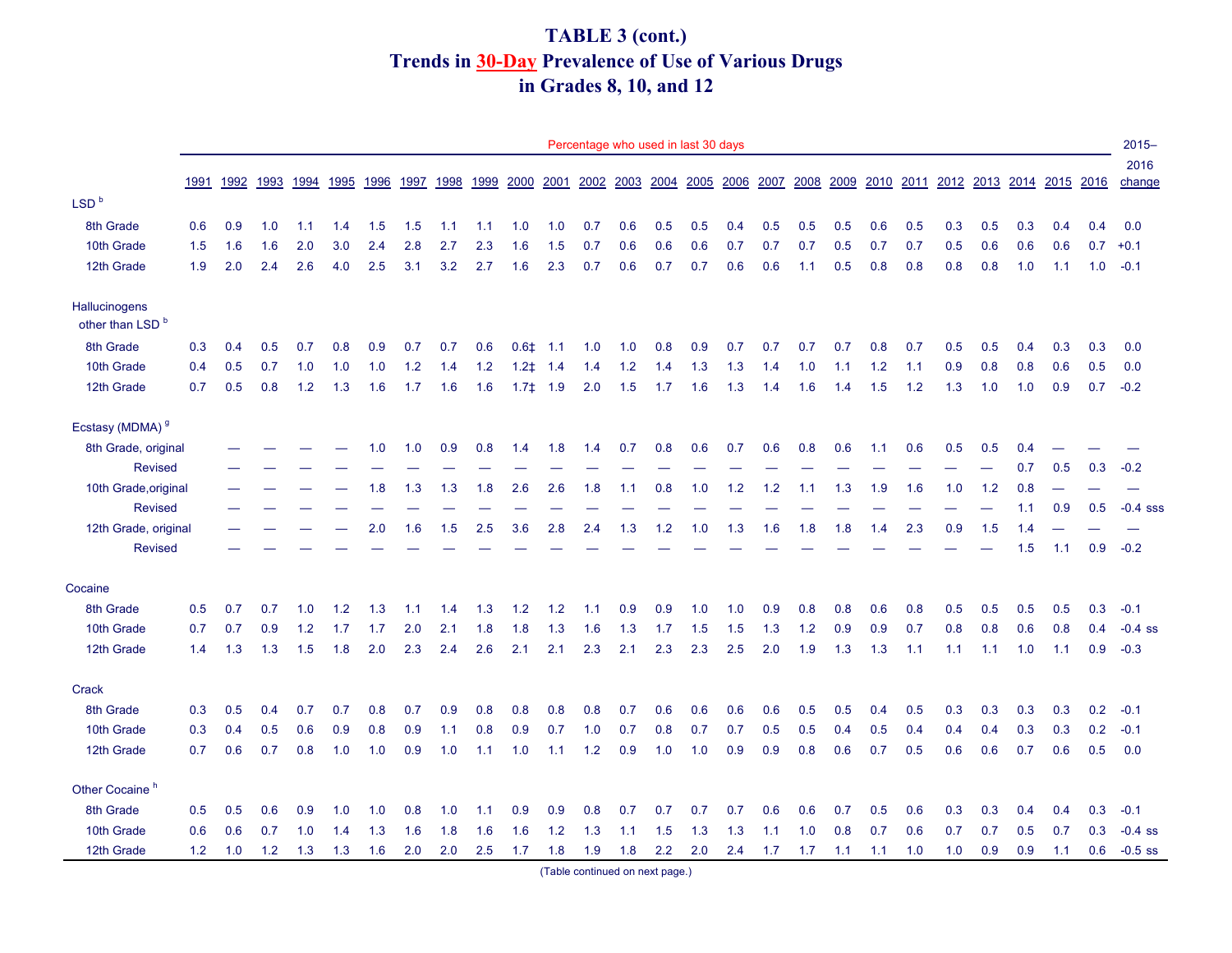# **TABLE 3 (cont.) Trends in 30-Day Prevalence of Use of Various Drugs in Grades 8, 10, and 12**

|                                            |      |      |      |      |      |      |      |      |      |      |        |      | Percentage who used in last 30 days |     |     |                                    |     |     |     |     |     |        |     |     |                                    |     | $2015 -$ |
|--------------------------------------------|------|------|------|------|------|------|------|------|------|------|--------|------|-------------------------------------|-----|-----|------------------------------------|-----|-----|-----|-----|-----|--------|-----|-----|------------------------------------|-----|----------|
|                                            |      |      |      |      |      |      |      |      |      |      |        |      |                                     |     |     |                                    |     |     |     |     |     |        |     |     |                                    |     | 2016     |
|                                            | 1991 | 1992 | 1993 | 1994 | 1995 | 1996 | 1997 | 1998 | 1999 | 2000 | 2001   | 2002 |                                     |     |     | 2003 2004 2005 2006 2007 2008 2009 |     |     |     |     |     |        |     |     | 2010 2011 2012 2013 2014 2015 2016 |     | change   |
| Heroin <sup>1,j</sup>                      |      |      |      |      |      |      |      |      |      |      |        |      |                                     |     |     |                                    |     |     |     |     |     |        |     |     |                                    |     |          |
| 8th Grade                                  | 0.3  | 0.4  | 0.4  | 0.6  | 0.6  | 0.7  | 0.6  | 0.6  | 0.6  | 0.5  | 0.6    | 0.5  | 0.4                                 | 0.5 | 0.5 | 0.3                                | 0.4 | 0.4 | 0.4 | 0.4 | 0.4 | 0.2    | 0.3 | 0.3 | 0.1                                | 0.2 | 0.0      |
| 10th Grade                                 | 0.2  | 0.2  | 0.3  | 0.4  | 0.6  | 0.5  | 0.6  | 0.7  | 0.7  | 0.5  | 0.3    | 0.5  | 0.3                                 | 0.5 | 0.5 | 0.5                                | 0.4 | 0.4 | 0.4 | 0.4 | 0.4 | 0.4    | 0.3 | 0.4 | 0.2                                | 0.2 | 0.0      |
| 12th Grade                                 | 0.2  | 0.3  | 0.2  | 0.3  | 0.6  | 0.5  | 0.5  | 0.5  | 0.5  | 0.7  | 0.4    | 0.5  | 0.4                                 | 0.5 | 0.5 | 0.4                                | 0.4 | 0.4 | 0.4 | 0.4 | 0.4 | 0.3    | 0.3 | 0.4 | 0.3                                | 0.2 | $-0.1$   |
| With a Needle <sup>j</sup>                 |      |      |      |      |      |      |      |      |      |      |        |      |                                     |     |     |                                    |     |     |     |     |     |        |     |     |                                    |     |          |
| 8th Grade                                  |      |      |      |      | 0.4  | 0.5  | 0.4  | 0.5  | 0.4  | 0.3  | 0.4    | 0.3  | 0.3                                 | 0.3 | 0.3 | 0.2                                | 0.3 | 0.3 | 0.3 | 0.3 | 0.2 | 0.2    | 0.2 | 0.2 | 0.1                                | 0.1 | 0.0      |
| 10th Grade                                 |      |      |      |      | 0.3  | 0.3  | 0.3  | 0.4  | 0.3  | 0.3  | 0.2    | 0.3  | 0.2                                 | 0.3 | 0.3 | 0.3                                | 0.3 | 0.2 | 0.3 | 0.2 | 0.2 | 0.2    | 0.2 | 0.3 | 0.1                                | 0.2 | $+0.1 s$ |
| 12th Grade                                 |      |      |      |      | 0.3  | 0.4  | 0.3  | 0.2  | 0.2  | 0.2  | 0.2    | 0.3  | 0.3                                 | 0.2 | 0.3 | 0.3                                | 0.2 | 0.2 | 0.1 | 0.4 | 0.4 | 0.3    | 0.2 | 0.3 | 0.2                                | 0.2 | $-0.1$   |
| Without a Needle <sup>j</sup>              |      |      |      |      |      |      |      |      |      |      |        |      |                                     |     |     |                                    |     |     |     |     |     |        |     |     |                                    |     |          |
| 8th Grade                                  |      |      |      |      | 0.3  | 0.4  | 0.4  | 0.3  | 0.4  | 0.3  | 0.4    | 0.3  | 0.3                                 | 0.3 | 0.2 | 0.2                                | 0.2 | 0.2 | 0.2 | 0.2 | 0.2 | 0.1    | 0.2 | 0.1 | 0.1                                | 0.1 | 0.0      |
| 10th Grade                                 |      |      |      |      | 0.3  | 0.3  | 0.4  | 0.5  | 0.5  | 0.4  | 0.2    | 0.4  | 0.2                                 | 0.3 | 0.3 | 0.3                                | 0.2 | 0.3 | 0.2 | 0.3 | 0.2 | 0.2    | 0.2 | 0.2 | 0.2                                | 0.1 | $-0.1$   |
| 12th Grade                                 |      |      |      |      | 0.6  | 0.4  | 0.6  | 0.4  | 0.4  | 0.7  | 0.3    | 0.5  | 0.4                                 | 0.3 | 0.5 | 0.3                                | 0.4 | 0.2 | 0.3 | 0.4 | 0.4 | 0.2    | 0.2 | 0.4 | 0.3                                | 0.1 | $-0.1$   |
| Narcotics other than Heroin <sup>k,l</sup> |      |      |      |      |      |      |      |      |      |      |        |      |                                     |     |     |                                    |     |     |     |     |     |        |     |     |                                    |     |          |
| 8th Grade                                  |      |      |      |      |      |      |      |      |      |      |        |      |                                     |     |     |                                    |     |     |     |     |     |        |     |     |                                    |     |          |
| 10th Grade                                 |      |      |      |      |      |      |      |      |      |      |        |      |                                     |     |     |                                    |     |     |     |     |     |        |     |     |                                    |     |          |
| 12th Grade                                 | 1.1  | 1.2  | 1.3  | 1.5  | 1.8  | 2.0  | 2.3  | 2.4  | 2.6  | 2.9  | $3.0+$ | 4.0  | 4.1                                 | 4.3 | 3.9 | 3.8                                | 3.8 | 3.8 | 4.1 | 3.6 | 3.6 | 3.0    | 2.8 | 2.2 | 2.1                                | 1.7 | $-0.4$   |
| Amphetamines <sup>k,m</sup>                |      |      |      |      |      |      |      |      |      |      |        |      |                                     |     |     |                                    |     |     |     |     |     |        |     |     |                                    |     |          |
| 8th Grade                                  | 2.6  | 3.3  | 3.6  | 3.6  | 4.2  | 4.6  | 3.8  | 3.3  | 3.4  | 3.4  | 3.2    | 2.8  | 2.7                                 | 2.3 | 2.3 | 2.1                                | 2.0 | 2.2 | 1.9 | 1.8 | 1.8 | $1.3+$ | 2.3 | 2.1 | 1.9                                | 1.7 | $-0.2$   |
| 10th Grade                                 | 3.3  | 3.6  | 4.3  | 4.5  | 5.3  | 5.5  | 5.1  | 5.1  | 5.0  | 5.4  | 5.6    | 5.2  | 4.3                                 | 4.0 | 3.7 | 3.5                                | 4.0 | 2.8 | 3.3 | 3.3 | 3.1 | $2.8+$ | 3.3 | 3.7 | 3.1                                | 2.7 | $-0.4$   |
| 12th Grade                                 | 3.2  | 2.8  | 3.7  | 4.0  | 4.0  | 4.1  | 4.8  | 4.6  | 4.5  | 5.0  | 5.6    | 5.5  | 5.0                                 | 4.6 | 3.9 | 3.7                                | 3.7 | 2.9 | 3.0 | 3.3 | 3.7 | $3.3+$ | 4.2 | 3.8 | 3.2                                | 3.0 | $-0.2$   |
| Methamphetamine <sup>n,o</sup>             |      |      |      |      |      |      |      |      |      |      |        |      |                                     |     |     |                                    |     |     |     |     |     |        |     |     |                                    |     |          |
| 8th Grade                                  |      |      |      |      |      |      |      |      | 1.1  | 0.8  | 1.3    | 1.1  | 1.2                                 | 0.6 | 0.7 | 0.6                                | 0.6 | 0.7 | 0.5 | 0.7 | 0.4 | 0.5    | 0.4 | 0.2 | 0.3                                | 0.3 | 0.0      |
| 10th Grade                                 |      |      |      |      |      |      |      |      | 1.8  | 2.0  | 1.5    | 1.8  | 1.4                                 | 1.3 | 1.1 | 0.7                                | 0.4 | 0.7 | 0.6 | 0.7 | 0.5 | 0.6    | 0.4 | 0.3 | 0.3                                | 0.2 | $-0.1$   |
| 12th Grade                                 |      |      |      |      |      |      |      |      | 1.7  | 1.9  | 1.5    | 1.7  | 1.7                                 | 1.4 | 0.9 | 0.9                                | 0.6 | 0.6 | 0.5 | 0.5 | 0.6 | 0.5    | 0.4 | 0.5 | 0.4                                | 0.3 | $-0.1$   |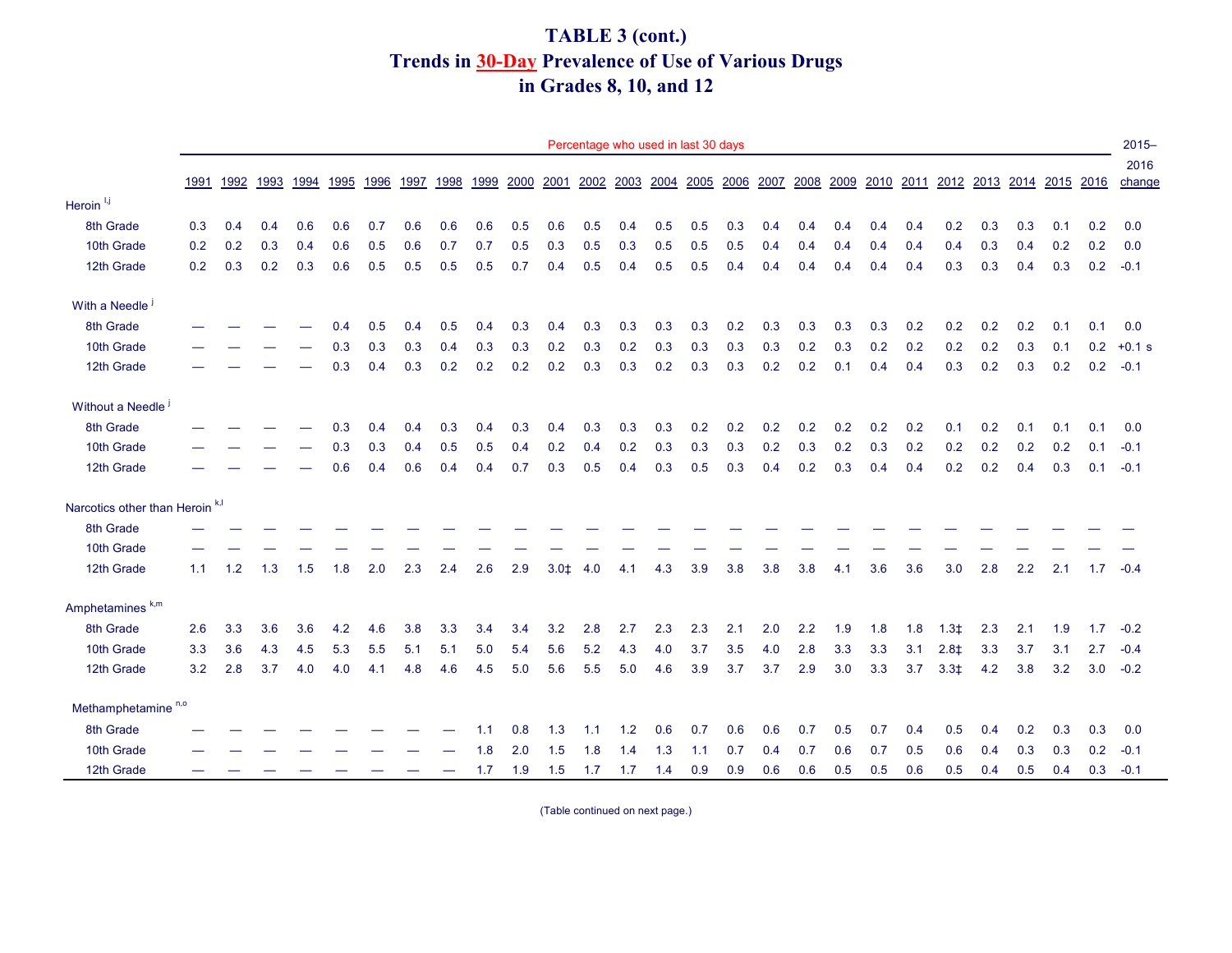## **Trends in 30-Day Prevalence of Use of Various Drugs TABLE 3 (cont.) in Grades 8, 10, and 12**

|                                            |      |                                                                                                            |     |     |                |      |      |       |      |                   |               |      | Percentage who used in last 30 days |      |      |      |      |      |      |       |      |                                                                                                |      |      |      |                          | $2015 -$       |
|--------------------------------------------|------|------------------------------------------------------------------------------------------------------------|-----|-----|----------------|------|------|-------|------|-------------------|---------------|------|-------------------------------------|------|------|------|------|------|------|-------|------|------------------------------------------------------------------------------------------------|------|------|------|--------------------------|----------------|
|                                            |      | 1991 1992 1993                                                                                             |     |     | 1994 1995 1996 |      | 1997 |       |      |                   |               |      |                                     |      |      |      |      |      |      |       |      | 1998 1999 2000 2001 2002 2003 2004 2005 2006 2007 2008 2009 2010 2011 2012 2013 2014 2015 2016 |      |      |      |                          | 2016<br>change |
| Crystal Methamphetamine (Ice) <sup>o</sup> |      |                                                                                                            |     |     |                |      |      |       |      |                   |               |      |                                     |      |      |      |      |      |      |       |      |                                                                                                |      |      |      |                          |                |
| 8th Grade                                  |      |                                                                                                            |     |     |                |      |      |       |      |                   |               |      |                                     |      |      |      |      |      |      |       |      |                                                                                                |      |      |      |                          |                |
| 10th Grade                                 |      |                                                                                                            |     |     |                |      |      |       |      |                   |               |      |                                     |      |      |      |      |      |      |       |      |                                                                                                |      |      |      |                          |                |
| 12th Grade                                 | 0.6  | 0.5                                                                                                        | 0.6 | 0.7 | 1.1            | 1.1  | 0.8  | $1.2$ | 0.8  | 1.0               | 1.1           | 1.2  | 0.8                                 | 0.8  | 0.9  | 0.7  | 0.6  | 0.6  | 0.5  | 0.6   | 0.6  | 0.4                                                                                            | 0.8  | 0.4  | 0.3  |                          | $0.4 +0.1$     |
| Sedatives (Barbiturates) <sup>k,p</sup>    |      |                                                                                                            |     |     |                |      |      |       |      |                   |               |      |                                     |      |      |      |      |      |      |       |      |                                                                                                |      |      |      |                          |                |
| 8th Grade                                  |      |                                                                                                            |     |     |                |      |      |       |      |                   |               |      |                                     |      |      |      |      |      |      |       |      |                                                                                                |      |      |      |                          |                |
| 10th Grade                                 |      |                                                                                                            |     |     |                |      |      |       |      |                   |               |      |                                     |      |      |      |      |      |      |       |      |                                                                                                |      |      |      |                          |                |
| 12th Grade                                 | 1.4  | 1.1                                                                                                        | 1.3 | 1.7 | 2.2            | 2.1  | 2.1  | 2.6   | 2.6  | 3.0               | 2.8           | 3.2  | $2.9+$                              | 2.9  | 3.3  | 3.0  | 2.7  | 2.8  | 2.5  | 2.2   | 1.8  | 2.0                                                                                            | 2.2  | 2.0  | 1.7  | 1.5                      | $-0.2$         |
| Tranquilizers <sup>b,k</sup>               |      |                                                                                                            |     |     |                |      |      |       |      |                   |               |      |                                     |      |      |      |      |      |      |       |      |                                                                                                |      |      |      |                          |                |
| 8th Grade                                  | 0.8  | 0.8                                                                                                        | 0.9 | 1.1 | 1.2            | 1.5  | 1.2  | 1.2   | 1.1  | $1.4\ddagger$ 1.2 |               | 1.2  | 1.4                                 | 1.2  | 1.3  | 1.3  | 1.1  | 1.2  | 1.2  | $1.2$ | 1.0  | 0.8                                                                                            | 0.9  | 0.8  | 0.8  | 0.8                      | 0.0            |
| 10th Grade                                 | 1.2  | 1.5                                                                                                        | 1.1 | 1.5 | 1.7            | 1.7  | 2.2  | 2.2   | 2.2  |                   | $2.5\pm 2.9$  | 2.9  | 2.4                                 | 2.3  | 2.3  | 2.4  | 2.6  | 1.9  | 2.0  | 2.2   | 1.9  | 1.7                                                                                            | 1.6  | 1.6  | 1.7  | 1.5                      | $-0.2$         |
| 12th Grade                                 | 1.4  | 1.0                                                                                                        | 1.2 | 1.4 | 1.8            | 2.0  | 1.8  | 2.4   | 2.5  |                   | $2.6 \pm 2.9$ | 3.3  | 2.8                                 | 3.1  | 2.9  | 2.7  | 2.6  | 2.6  | 2.7  | 2.5   | 2.3  | 2.1                                                                                            | 2.0  | 2.1  | 2.0  | 1.9                      | $-0.1$         |
| Any Prescription Drug <sup>q</sup>         |      |                                                                                                            |     |     |                |      |      |       |      |                   |               |      |                                     |      |      |      |      |      |      |       |      |                                                                                                |      |      |      |                          |                |
| 8th Grade                                  |      |                                                                                                            |     |     |                |      |      |       |      |                   |               |      |                                     |      |      |      |      |      |      |       |      |                                                                                                |      |      |      |                          |                |
| 10th Grade                                 |      |                                                                                                            |     |     |                |      |      |       |      |                   |               |      |                                     |      |      |      |      |      |      |       |      |                                                                                                |      |      |      |                          |                |
| 12th Grade                                 |      |                                                                                                            |     |     |                |      |      |       |      |                   |               |      |                                     |      | 8.6  | 8.1  | 7.8  | 7.2  | 7.3  | 6.9   | 7.2  | $7.0+$                                                                                         | 7.1  | 6.4  | 5.9  | 5.4                      | $-0.5$         |
| Rohypnol <sup>r</sup>                      |      |                                                                                                            |     |     |                |      |      |       |      |                   |               |      |                                     |      |      |      |      |      |      |       |      |                                                                                                |      |      |      |                          |                |
| 8th Grade                                  |      |                                                                                                            |     |     |                | 0.5  | 0.3  | 0.4   | 0.3  | 0.3               | 0.4           | 0.2  | 0.1                                 | 0.2  | 0.2  | 0.4  | 0.3  | 0.1  | 0.2  | 0.2   | 0.6  | 0.1                                                                                            | 0.1  | 0.2  | 0.1  |                          | $0.2 +0.1$     |
| 10th Grade                                 |      |                                                                                                            |     |     |                | 0.5  | 0.5  | 0.4   | 0.5  | 0.4               | 0.2           | 0.4  | 0.2                                 | 0.3  | 0.2  | 0.2  | 0.2  | 0.2  | 0.3  | 0.3   | 0.3  | 0.2                                                                                            | 0.1  | 0.4  | 0.1  |                          | $0.3 +0.2$     |
| 12th Grade                                 |      |                                                                                                            |     |     |                | 0.5  | 0.3  | 0.3   | 0.3  | 0.4               | 0.3           |      |                                     |      |      |      |      |      |      |       |      |                                                                                                |      |      |      |                          |                |
| Alcohol <sup>s</sup>                       |      |                                                                                                            |     |     |                |      |      |       |      |                   |               |      |                                     |      |      |      |      |      |      |       |      |                                                                                                |      |      |      |                          |                |
| Any Use                                    |      |                                                                                                            |     |     |                |      |      |       |      |                   |               |      |                                     |      |      |      |      |      |      |       |      |                                                                                                |      |      |      |                          |                |
| 8th Grade                                  |      | 25.1 26.1 ‡ 24.3 25.5 24.6 26.2 24.5                                                                       |     |     |                |      |      | 23.0  | 24.0 | 22.4              | 21.5 19.6     |      | 19.7                                | 18.6 | 17.1 | 17.2 | 15.9 | 15.9 | 14.9 | 13.8  | 12.7 | 11.0                                                                                           | 10.2 | 9.0  | 9.7  | 7.3                      | $-2.4$ sss     |
| 10th Grade                                 | 42.8 | 39.9 $\sharp$ 38.2 39.2                                                                                    |     |     | 38.8           | 40.4 | 40.1 | 38.8  | 40.0 | 41.0              | 39.0          | 35.4 | 35.4                                | 35.2 | 33.2 | 33.8 | 33.4 | 28.8 | 30.4 | 28.9  | 27.2 | 27.6                                                                                           | 25.7 | 23.5 | 21.5 | 19.9                     | $-1.6$         |
| 12th Grade                                 |      | 54.0 51.3 ‡ 48.6 50.1 51.3 50.8 52.7 52.0 51.0 50.0 49.8 48.6 47.5 48.0 47.0 45.3 44.4 43.1 43.5 41.2 40.0 |     |     |                |      |      |       |      |                   |               |      |                                     |      |      |      |      |      |      |       |      |                                                                                                |      |      |      | 41.5 39.2 37.4 35.3 33.2 | $-2.1$         |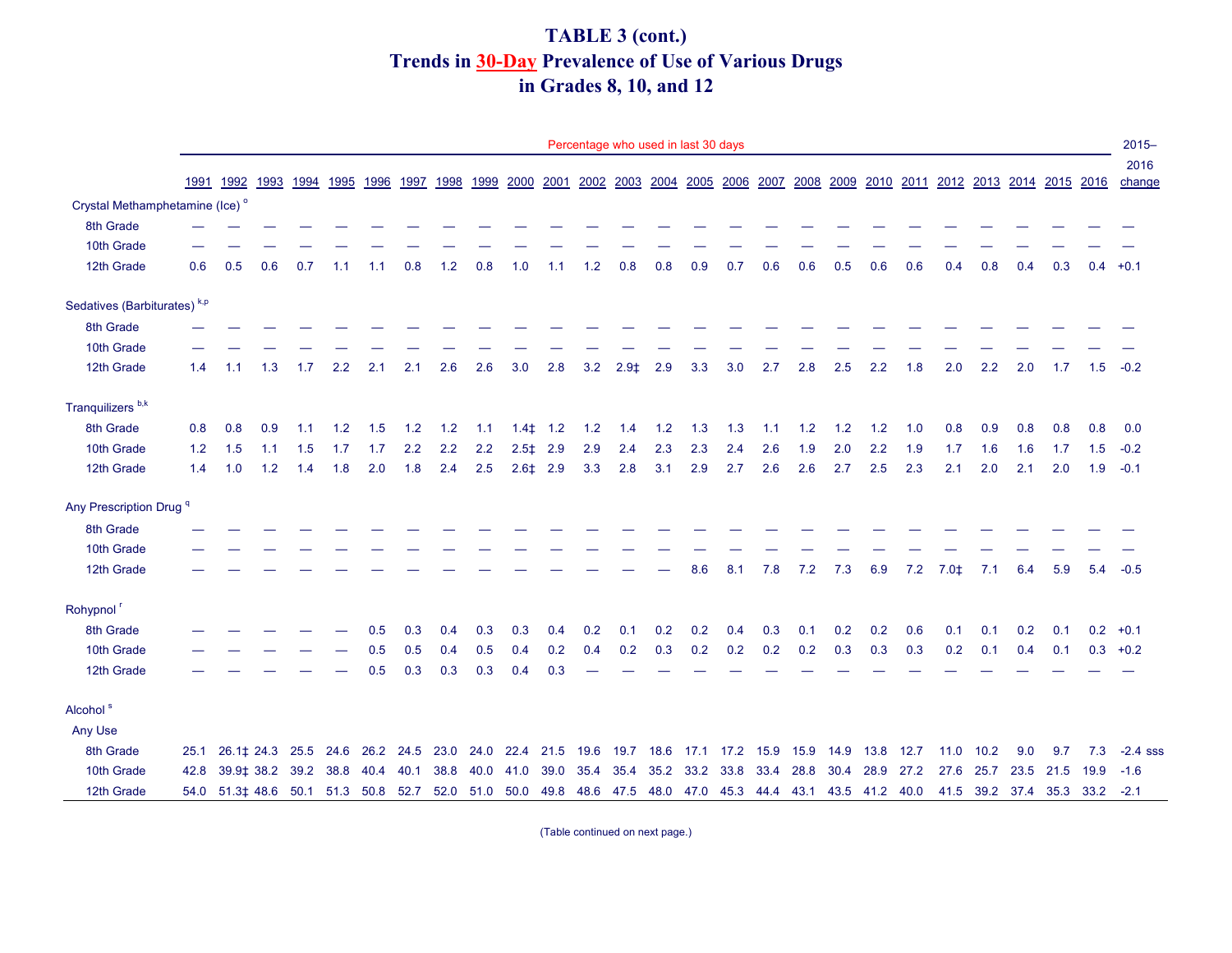## **TABLE 3 (cont.) Trends in 30-Day Prevalence of Use of Various Drugs in Grades 8, 10, and 12**

|                                     |      |                                         |           |                     |           |                     |      |      |           |                |      |      | Percentage who used in last 30 days |                               |      |      |           |                                                   |      |      |      |           |           |      |                                              |      | $2015 -$        |
|-------------------------------------|------|-----------------------------------------|-----------|---------------------|-----------|---------------------|------|------|-----------|----------------|------|------|-------------------------------------|-------------------------------|------|------|-----------|---------------------------------------------------|------|------|------|-----------|-----------|------|----------------------------------------------|------|-----------------|
|                                     | 1991 |                                         | 1992 1993 |                     | 1994 1995 | 1996                | 1997 | 1998 |           | 1999 2000      |      |      | 2001 2002 2003 2004 2005 2006 2007  |                               |      |      |           |                                                   |      |      |      |           |           |      | 2008 2009 2010 2011 2012 2013 2014 2015 2016 |      | 2016<br>change  |
| Been Drunk <sup>o</sup>             |      |                                         |           |                     |           |                     |      |      |           |                |      |      |                                     |                               |      |      |           |                                                   |      |      |      |           |           |      |                                              |      |                 |
| 8th Grade                           | 7.6  | 7.5                                     | 7.8       | 8.7                 | 8.3       | 9.6                 | 8.2  | 8.4  | 9.4       | 8.3            | 7.7  | 6.7  | 6.7                                 | 6.2                           | 6.0  | 6.2  | 5.5       | 5.4                                               | 5.4  | 5.0  | 4.4  | 3.6       | 3.5       | 2.7  | 3.1                                          | 1.8  | $-1.3$ sss      |
| 10th Grade                          | 20.5 | 18.1                                    | 19.8      | 20.3                |           | 20.8 21.3 22.4 21.1 |      |      | 22.5      | 23.5           | 21.9 | 18.3 | 18.2                                | 18.5                          | 17.6 | 18.8 | 18.1      | 14.4                                              | 15.5 | 14.7 | 13.7 | 14.5      | 12.8      | 11.2 | 10.3                                         | 9.0  | $-1.2$          |
| 12th Grade                          | 31.6 | 29.9                                    | 28.9      | 30.8                |           | 33.2 31.3 34.2 32.9 |      |      | 32.9      | 32.3           | 32.7 | 30.3 |                                     | 30.9 32.5 30.2 30.0 28.7 27.6 |      |      |           |                                                   | 27.4 | 26.8 | 25.0 | 28.1      | 26.0      |      | 23.5 20.6                                    | 20.4 | $-0.2$          |
| <b>Flavored Alcoholic</b>           |      |                                         |           |                     |           |                     |      |      |           |                |      |      |                                     |                               |      |      |           |                                                   |      |      |      |           |           |      |                                              |      |                 |
| Beverages <sup>e,n</sup>            |      |                                         |           |                     |           |                     |      |      |           |                |      |      |                                     |                               |      |      |           |                                                   |      |      |      |           |           |      |                                              |      |                 |
| 8th Grade                           |      |                                         |           |                     |           |                     |      |      |           |                |      |      |                                     | 14.6                          | 12.9 | 13.1 | 12.2 10.2 |                                                   | 9.5  | 9.4  | 8.6  | 7.6       | 6.3       | 5.7  | 5.5                                          | 4.0  | $-1.5$ ss       |
| 10th Grade                          |      |                                         |           |                     |           |                     |      |      |           |                |      |      |                                     | 25.1                          | 23.1 | 24.7 | 21.8      | 20.2                                              | 19.0 | 19.4 | 15.8 | 16.3      | 15.5      | 14.0 | 12.8                                         | 11.0 | $-1.8$          |
| 12th Grade                          |      |                                         |           |                     |           |                     |      |      |           |                |      |      |                                     | 31.1                          | 30.5 |      |           | 29.3 29.1 27.4 27.4 24.1 23.1                     |      |      |      |           | 21.8 21.0 |      | 19.9 20.8 18.3                               |      | $-2.5$          |
| <b>Cigarettes</b>                   |      |                                         |           |                     |           |                     |      |      |           |                |      |      |                                     |                               |      |      |           |                                                   |      |      |      |           |           |      |                                              |      |                 |
| Any Use                             |      |                                         |           |                     |           |                     |      |      |           |                |      |      |                                     |                               |      |      |           |                                                   |      |      |      |           |           |      |                                              |      |                 |
| 8th Grade                           |      | 14.3 15.5                               | 16.7      | 18.6                | 19.1      | 21.0                | 19.4 | 19.1 | 17.5 14.6 |                | 12.2 | 10.7 | 10.2                                | 9.2                           | 9.3  | 8.7  | 7.1       | 6.8                                               | 6.5  | 7.1  | 6.1  | 4.9       | 4.5       | 4.0  | 3.6                                          | 2.6  | $-1.0$ ss       |
| 10th Grade                          | 20.8 | 21.5                                    | 24.7      | 25.4                | 27.9      | 30.4                | 29.8 | 27.6 | 25.7      | 23.9           | 21.3 | 17.7 | 16.7                                | 16.0                          | 14.9 | 14.5 | 14.0      | 12.3                                              | 13.1 | 13.6 | 11.8 | 10.8      | 9.1       | 7.2  | 6.3                                          | 4.9  | $-1.5$ ss       |
| 12th Grade                          |      | 28.3 27.8 29.9 31.2 33.5 34.0 36.5 35.1 |           |                     |           |                     |      |      |           | 34.6 31.4 29.5 |      |      |                                     |                               |      |      |           | 26.7 24.4 25.0 23.2 21.6 21.6 20.4 20.1 19.2 18.7 |      |      |      | 17.1 16.3 |           |      | 13.6 11.4 10.5                               |      | $-0.9$          |
| Smokeless Tobacco <sup>t</sup>      |      |                                         |           |                     |           |                     |      |      |           |                |      |      |                                     |                               |      |      |           |                                                   |      |      |      |           |           |      |                                              |      |                 |
| 8th Grade                           | 6.9  | 7.0                                     | 6.6       | 7.7                 | 7.1       | 7.1                 | 5.5  | 4.8  | 4.5       | 4.2            | 4.0  | 3.3  | 4.1                                 | 4.1                           | 3.3  | 3.7  | 3.2       | 3.5                                               | 3.7  | 4.1  | 3.5  | 2.8       | 2.8       | 3.0  | 3.2                                          | 2.5  | $-0.7$          |
| 10th Grade                          | 10.0 | 9.6                                     | 10.4      | 10.5                | 9.7       | 8.6                 | 8.9  | 7.5  | 6.5       | 6.1            | 6.9  | 6.1  | 5.3                                 | 4.9                           | 5.6  | 5.7  | 6.1       | 5.0                                               | 6.5  | 7.5  | 6.6  | 6.4       | 6.4       | 5.3  | 4.9                                          | 3.5  | $-1.3 s$        |
| 12th Grade                          |      |                                         |           | 11.4 10.7 11.1 12.2 |           | 9.8                 | 9.7  | 8.8  | 8.4       | 7.6            | 7.8  | 6.5  | 6.7                                 | 6.7                           | 7.6  | 6.1  | 6.6       | 6.5                                               | 8.4  | 8.5  | 8.3  | 7.9       | 8.1       | 8.4  | 6.1                                          |      | $6.6 + 0.5$     |
| Electronic Vaporizers <sup>bb</sup> |      |                                         |           |                     |           |                     |      |      |           |                |      |      |                                     |                               |      |      |           |                                                   |      |      |      |           |           |      |                                              |      |                 |
| 8th Grade                           |      |                                         |           |                     |           |                     |      |      |           |                |      |      |                                     |                               |      |      |           |                                                   |      |      |      |           |           |      | 8.0                                          |      | $6.2 -1.8 s$    |
| 10th Grade                          |      |                                         |           |                     |           |                     |      |      |           |                |      |      |                                     |                               |      |      |           |                                                   |      |      |      |           |           |      | 14.2                                         | 11.0 | $-3.3$ ss       |
| 12th Grade                          |      |                                         |           |                     |           |                     |      |      |           |                |      |      |                                     |                               |      |      |           |                                                   |      |      |      |           |           |      | 16.3                                         |      | $12.5 - 3.8$ ss |
| Large Cigars <sup>bb</sup>          |      |                                         |           |                     |           |                     |      |      |           |                |      |      |                                     |                               |      |      |           |                                                   |      |      |      |           |           |      |                                              |      |                 |
| 8th Grade                           |      |                                         |           |                     |           |                     |      |      |           |                |      |      |                                     |                               |      |      |           |                                                   |      |      |      |           |           | 1.9  | 2.4                                          | 1.5  | $-0.9 s$        |
| 10th Grade                          |      |                                         |           |                     |           |                     |      |      |           |                |      |      |                                     |                               |      |      |           |                                                   |      |      |      |           |           | 3.9  | 3.4                                          | 2.3  | $-1.1$ s        |
| 12th Grade                          |      |                                         |           |                     |           |                     |      |      |           |                |      |      |                                     |                               |      |      |           |                                                   |      |      |      |           |           | 6.4  | 7.0                                          | 6.5  | $-0.6$          |